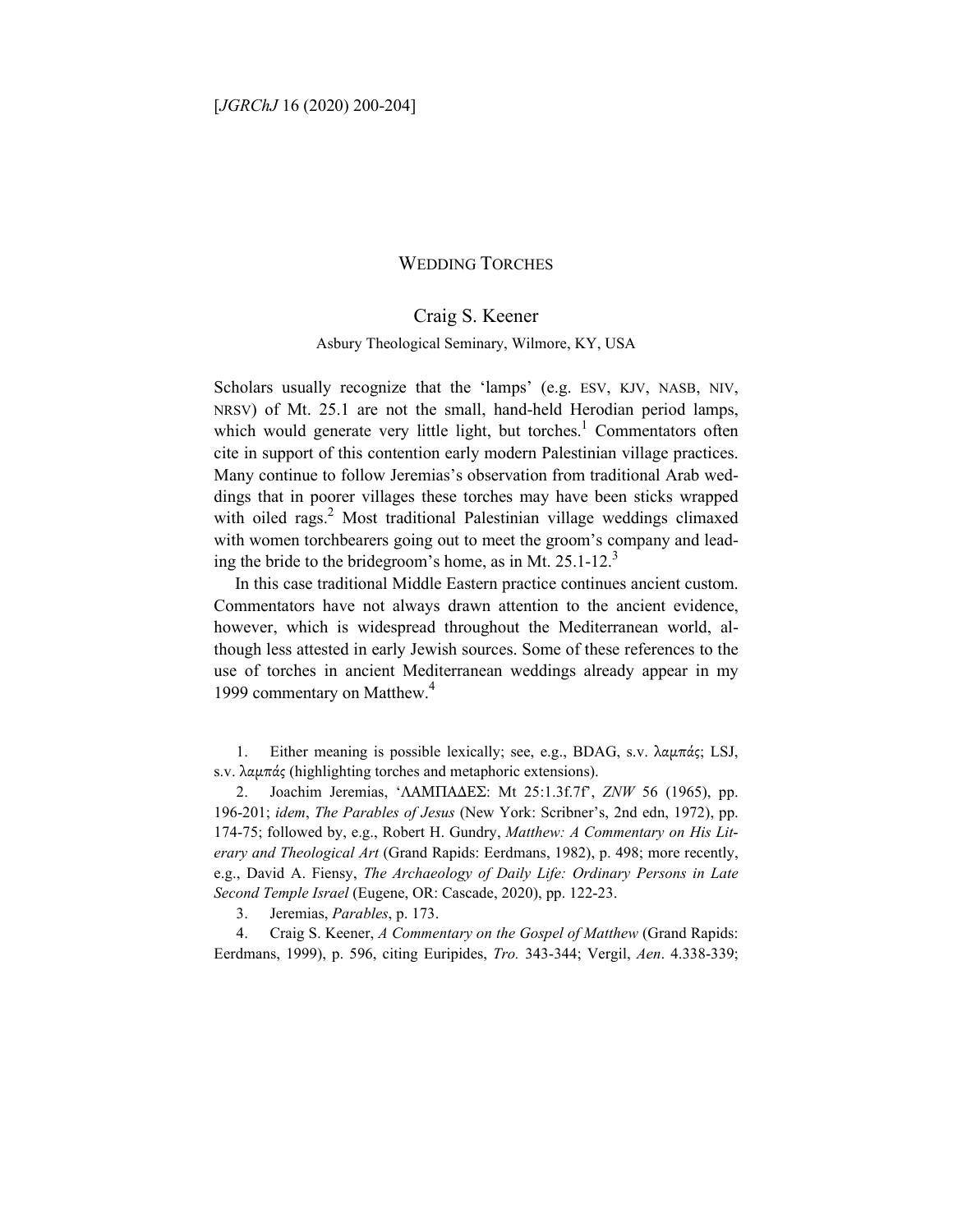Here I update this list with some further references. Torchlit processions more generally were of course common,<sup>5</sup> but here I continue the focus on wedding processions.<sup>6</sup> Wedding ceremonies normally began at night, thus requiring lighting.<sup>7</sup> Wedding torches thus appear pervasively in Greek and Roman sources.

As the Greek bride approached the groom's house, the mother-in-law would meet her 'outside the door holding a lighted torch in honour of Hymen'.<sup>8</sup> Likewise, though elements of Roman weddings might vary, celebrations typically included 'torch-lit processions' and feasts.<sup>9</sup>

In their association with weddings, connubial torches signify joy.<sup>10</sup> They contrast with funerary torches,<sup>11</sup> so that at a mournful wedding, *poetically* speaking, the torches were like those used at tombs;<sup>12</sup> in such a case, a Fury might carry the torch instead of Juno or Hymen.<sup>13</sup> One who died before narrating the wedding would thus reach 'the funeral torch before the wedding

7.388; *Culex* 246; *Ecl*. 8.29; Ovid, *Metam*. 1.483, 763; 4.758-759; 6.430; 10.6; Lucan, *Phars.* 2.356; Plutarch, *Quaest. rom.* 2; *Mor*. 263F; Achilles Tatius, *Leuc. Clit.* 2.11.1; cf. S. Safrai, 'Home and Family', in S. Safrai and M. Stern (eds.), *The Jewish People in the First Century: Historical Geography, Political History, Social, Cultural and Religious Life and Institutions* (2 vols.; Assen: Van Gorcum, 1974–1976), pp. 728-92 (758). See also the observation in Everett Ferguson, *Backgrounds of Early Christianity* (Grand Rapids: Eerdmans, 1987), p. 55.

5. E.g., Cornutus, *Nat. d.* 6, §5.14-15; Plutarch, *Cic.* 22.3-4; Lucian, *Alex*. 39- 40; Xenophon of Ephesus, *Eph.* 1.2, 10. On torches, see, e.g., R.J. Forbes, *Studies in Ancient Technology* (9 vols.; Leiden: Brill, 1955–1964), VI, pp. 125-31.

6. I am not distinguishing the various Latin and Greek terms for torches used at weddings.

7. E.g. Menander Rhetor 2.7, 410.19-25; Xenophon of Ephesus, *Eph*. 3.6.

8. Lloyd Llewellyn-Jones, *Aphrodite's Tortoise: The Veiled Woman of Ancient Greece* (Swansea: The Classical Press of Wales, 2003), p. 235.

9. Alexandra T. Croom, *Roman Clothing and Fashion* (Charleston, SC: Tempus, 2000), pp. 111-12.

10. Catullus 64.25, 302; cf. Maximus of Tyre, *Or*. 9.6, concerning Homer, *Il*. 18.491.

11. Ovid, *Fast.* 2.558, 561-562; cf. Silius Italicus 2.184; Apuleius *Flor*. 19.6.

12. Ovid, *Her.* 2.120.

13. Ovid, *Her.* 6.45-46.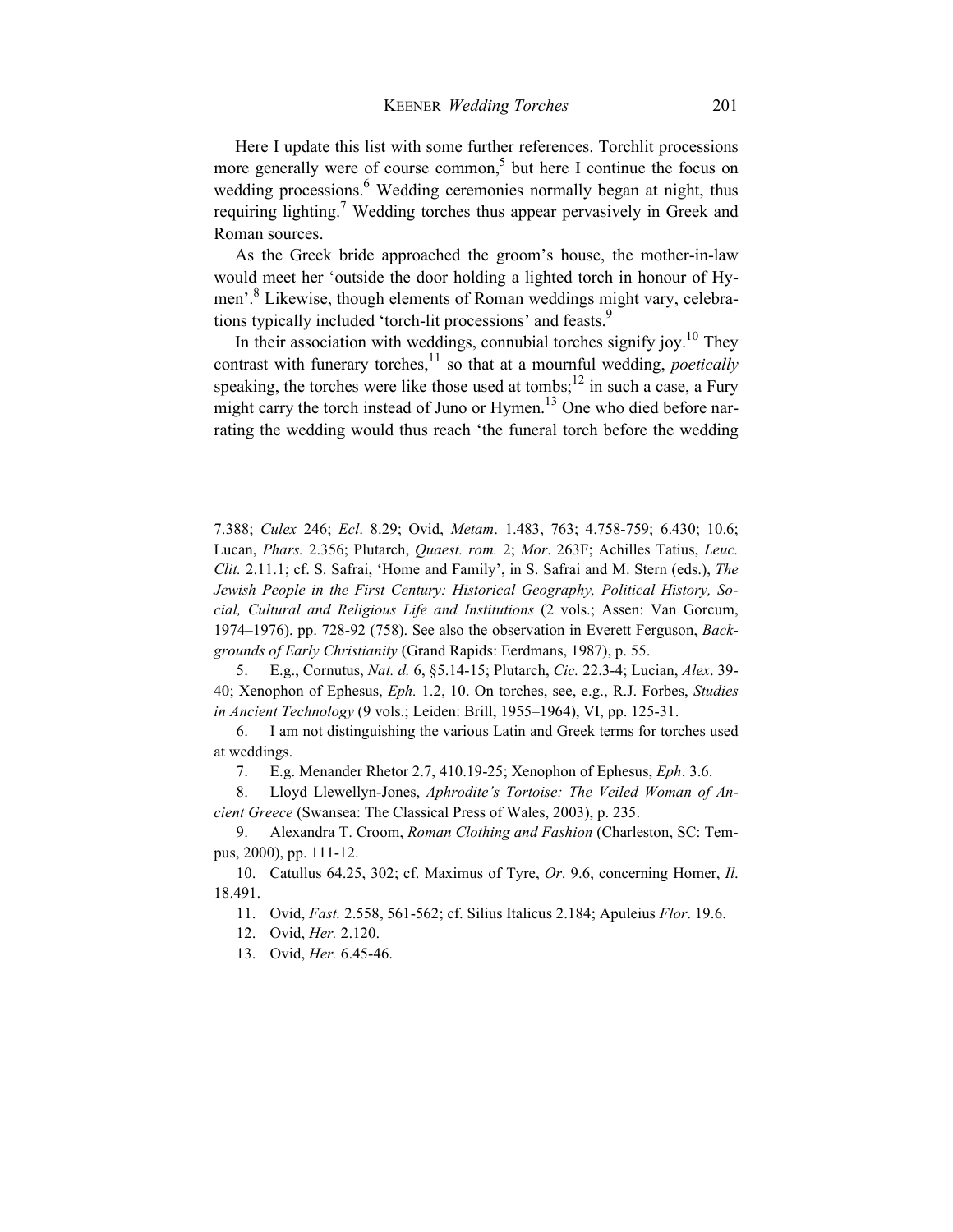torch'.14 Torches might burn throughout the house during a wedding celebration.<sup>15</sup>

Such practices predate the first century. Aeschylus declares the bridegroom's appearance by the light of Aphrodite's torches  $(λαμπραΐς).$ <sup>16</sup> In Menander, wedding settings include torches and garlands.<sup>17</sup> Roman literary sources provide even more examples.<sup>18</sup> The practice continues to appear in sources from and concerning the first century. Thus Seneca takes for granted that a bridesmaid would carry a torch<sup>19</sup> and Nero's wedding to a male prostitute reportedly included nuptial torches.<sup>20</sup> Statius speaks of a worthy maiden entering patrician doors, i.e. marrying into an aristocratic family, 'with the first marriage-torches' (*lampade*).<sup>21</sup>

Later novelists, orators and erotic composers wax eloquent regarding the custom.22 In Xenophon of Ephesus's *Ephesiaka*, after all-night celebrations and a feast, 'they brought the girl' to the ornately decorated 'bridal chamber with torches'.<sup>23</sup> Eros himself led the way, Xenophon elaborates, 'with a lighted torch'.<sup>24</sup> At a wedding, an orator might declare, 'Hymen shall kindle

14. Apuleius, *Flor*. 16.18. Apuleius, *Rhetorical Works* (ed. Stephen Harrison; trans. Stephen Harrison *et al.*; Oxford: Oxford University Press, 2001), p. 160.

15. Aristaenetus, *Erot. Ep.* 1.10.85-86. Aristaenetus, *Erotic Letters* (trans. Peter Bing and Regina Höschele; WGRW, 32; Atlanta: Scholars Press, 2014), pp. 24-25: in this case, 'made of incense, so as to burn and give off scent at the same time'.

16. Aeschylus, *Fr.* 275.831-832.

17. Menander, *Sik.* 418-419; *Sam.* 731-732.

18. Besides those elaborated below, see, e.g., Catullus 61.15 (a pine torch); 61.77-78, 94-95, 114; 66.79; Ovid, *Her*. 4.123; 6.42; 11.101; 12.137-138; 14.10; *Ex Ponto* 3.2.55; *Fast.* 2.558, 561; *Tristia* 4.5.33; Valerius Maximus 7.1.1.

19. Seneca, *Med.* 37-38.

20. Tacitus, *Ann*. 15.37.

21. Statius, *Silvae* 4.8.59-60. Statius, *Statius* (trans. J.H. Mozley; 2 vols.; LCL; Cambridge, MA: Harvard University Press, rev. edn, 1955), I, p. 261. Cf. also Statius, *Silvae* 3.4.53-54; *Thebaid* 2.259.

22. E.g., Menander Rhetor 2.7.409.10; Libanius, *Thesis* 1.31.

23. Xenophon of Ephesus, *Eph*. 1.8. Xenophon of Ephesus, 'An Ephesian Tale', in B.P. Reardon (ed.), *Collected Ancient Greek Novels* (Berkeley: University of California Press, 1989), pp. 125-69.

24. Xenophon of Ephesus, *Eph*. 1.8. Xenophon of Ephesus, 'An Ephesian Tale', p. 133.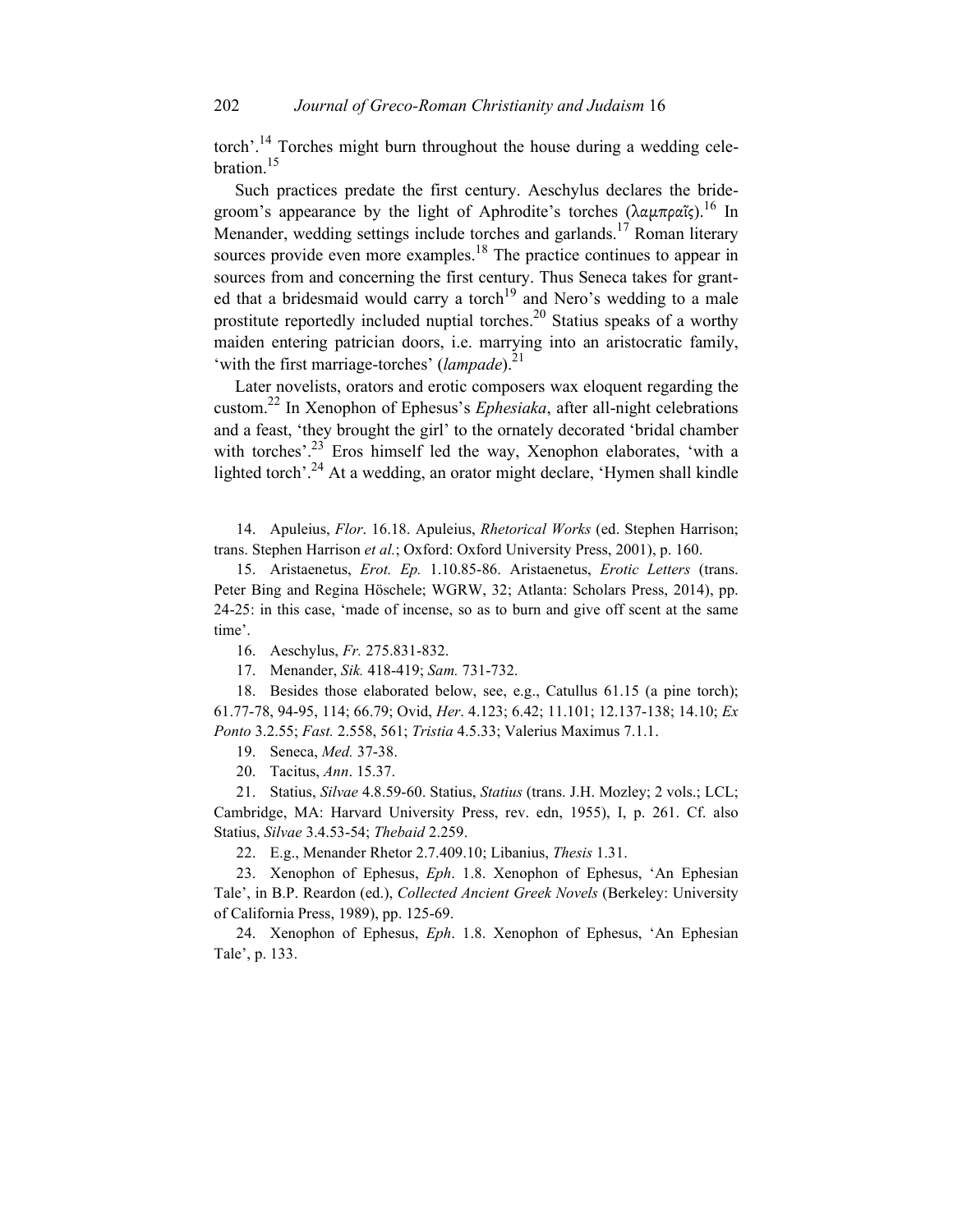the lamps and torches for us with the wedding fire'.<sup>25</sup> When the speaker personifies Marriage (Γάµος), Marriage is depicted as carrying a torch (λαµπάδα).26 One eager to marry is 'eager to light the torch to the Cyprian' (i.e. Aphrodite). $27$ 

The image was sufficiently common to generate figurative usages. Thus the marriage torch could symbolize marriage in general.<sup>28</sup> Legitimate as opposed to immoral romance can be depicted as 'The fire that is kindled with lawful torches'.<sup>29</sup> Eros initiating people into love can be described in terms of a torch,<sup>30</sup> although the image of Eros's or Cupid's fire also applies more widely to any sexual passion, $31$  and 'burning' with passion appears more widely still, $3^2$  most conspicuously in romances,  $3^3$  erotic literature<sup>34</sup> and erotic magic.<sup>35</sup>

25. Menander Rhetor 2.6, 404.23f. *Menander Rhetor* (ed. and trans. D.A. Russell and N.G. Wilson; Oxford: Clarendon, 1981), p. 145.

26. Menander Rhetor 2.6, 404.32.

27. Libanius, *Speech in Character* 17.3. See Libanius, *Libanius's 'Progymnasmata': Model Exercises in Greek Prose Composition and Rhetoric* (ed. Malcolm Heath; trans. Craig A. Gibson; WGRW, 27; Atlanta: Society of Biblical Literature, 2008), pp. 401, 403, regarding Medea.

28. Ovid, *Tristia* 4.5.33. Silius Italicus 2.184 describes marriage with a term related to torch-bearing.

29. Ps.-Quintilian, *Decl*. 291.5, evoking nuptial torches as well as fire of passion.

30. Alciphron, *Pisc.* 22 (Thalasserôs to Euploüs), 1.19, ¶1.

31. E.g. Musaeus, *Hero and Leander* 40-41; Apollonius Rhodius, *Argon*. 3.287, 774; Vergil, *Aen*. 1.660, 673; Ovid, *Am.* 1.8; 1.1.21-26; 1.2.7-9, 46; 2.9.5; *Ex Ponto* 3.3.67, 80; Achilles Tatius, *Leuc. Clit.* 2.3.3; 4.7.4; Chariton, *Chaer*. 4.7.6; Apuleius, *Metam*. 5.23; cf. perhaps Euripides, *Hipp.* 429-430.

32. Pervasive in literary sources, e.g., Xenophon, *Cyr*. 5.1.16; Sallust, *Bell. Cat*. 14.5-6; Cicero, *Tusc*. 1.19.44; Vergil, *Aen*. 4.2, 23, 54, 66, 68; *Ecl.* 8.83; Ovid, *Her*. 4.17-20; 7.23; 15.9; *Fast.* 3.545-546; *Metam*. 1.461-462; Lucan, *Phars.* 10.71; Quintus Curtius 8.3.2; Plutarch, *Bride* 4 (*Mor*. 138F); *Table-Talk* 1.2.6 (*Mor.* 619A); *Dial. on Love* 16 (*Mor*. 759B); Ps.-Quintilian, *Decl*. 287.10; Sextus Empiricus, *Pyr*. 3.199; Philostratus, *Ep.* 13 (59); Libanius, *Description* 30.3; Athenaeus, *Diep*. 1.10d, 23d.

33. Longus, *Daphn.* 3.10; Achilles Tatius, *Leuc. Clit.* 1.5.5-6; 1.11.3; 1.17.1; 4.6.1; 5.15.5; 5.25.6; 5.26.2; 6.18.2; 6.19.1; Chariton, *Chaer*. 1.1.8, 15; 2.3.8; 2.4.7; 5.9.9; 6.3.3, 9; 6.4.5; 6.7.1; Lucian, *Asin.* 5; Xenophon of Ephesus, *Eph.* 1.3, 5, 9,